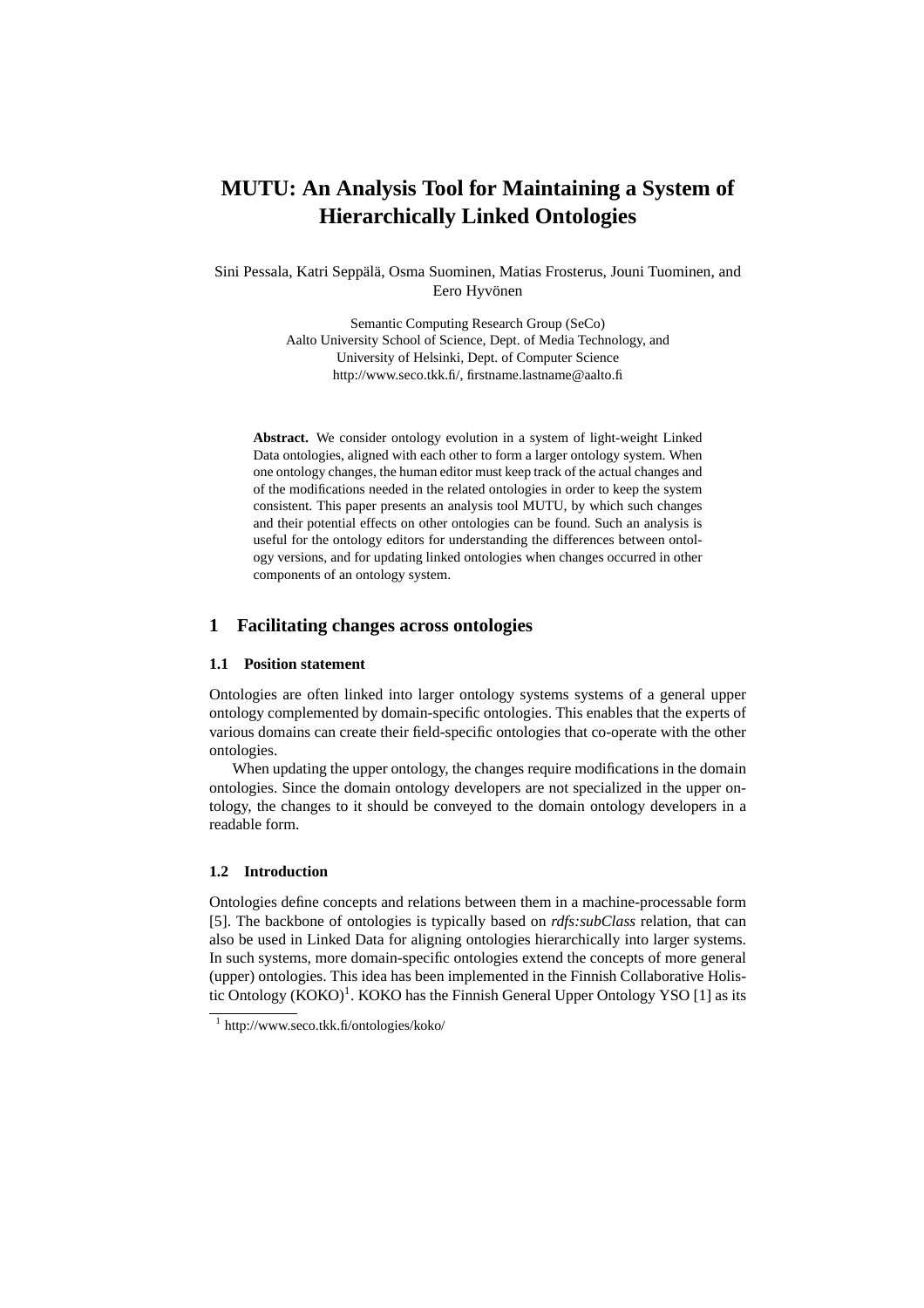upper ontology, aligned with 15 more specific ontologies in domains such as cultural heritage, agriculture and forestry, sea faring, photography, and public governance.

Domain ontologies are typically separately developed by different expert groups, since the process requires field-specific knowledge often found in separate communities and organizations. In KOKO, all component ontologies are based on existing keyword thesauri developed by such distributed, independent expert groups. However, the ontologies have mutual implicit relations with each other via shared concepts and relations. The added value of KOKO is to explicate such alignment relations with the upper ontology YSO, linking the ontologies into a coherent global hierarchical system.

This paper concerns the problems of ontology evolution in such a system of Linked Data ontologies. When an ontology has been edited, possibly by several persons in a team, the ontology editor needs tools for seeing the actual changes of the ontology with regard to the earlier versions and examining the possible consequences of the changes to other ontologies. We built an analysis tool MUTU for the ontology editor to address such changes. The idea in MUTU is to provide the domain ontology developer with an analysis of changes with regard to a prior version of her ontology, and support her in performing the required modifications, when changes have occurred in other related ontologies, in particular the upper ontology gluing the component ontologies together.

## **2 Tool Description: MUTU**

#### **2.1 Adressing the Changes of the Upper Ontology with MUTU**

MUTU has been developed as an answer to a real demand in collaboration with ontology developers. MUTU lists the changes occurred at the update of the upper ontology as an HTML file, and marks the modified concepts of the updated upper ontology grouping them to different categories, based on the type of change. The groupings help the domain ontology developer to identify which concepts still need to be checked. After the developer has performed the required modifications to the domain ontology, the groupings can be removed. MUTU supports lightweight RDFS, SKOS<sup>2</sup> and OWL ontologies. MUTU is adapted for a new upper and domain ontology pair by creating a configuration file containing a list of the ontology namespaces and property URIs.

MUTU is based on the assumption that the URI of a concept is the same across different ontology versions, thus concepts are identifiable by their URIs. This means that when a label of the concept changes, no new concept is created.

**Interesting Change Categories of the Upper Ontology** MUTU divides the changes in an upper ontology into eight categories, which were determined in collaboration with ontology developers. A change can be either an addition or a removal of a concept or an addition, a removal or a replacement of a property value of a concept. It is assumed that the schema of the ontologies remains unchanged simplifying the process compared with a more general approach as in, e.g., [3]. However, all of the changes are not relevant to the developer of the domain ontology, since the domain ontology extends only some

 $2 \text{ http://www.w3.org/2004/02/skos/}$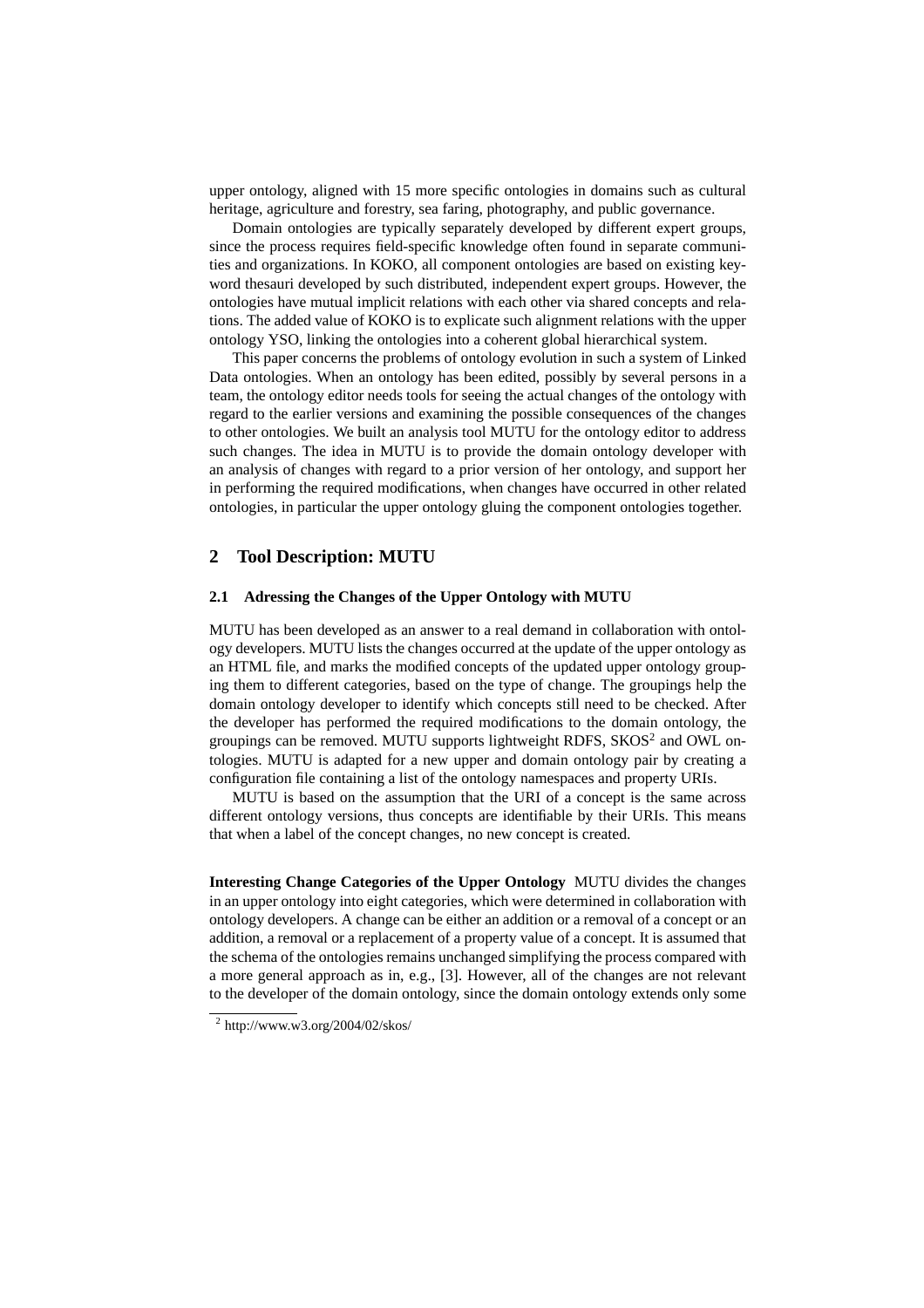parts of the upper ontology. Thus, we define that a change in the upper ontology is interesting, if it will most likely cause update procedures to the domain ontology. This means that different subgroups of the upper ontology changes are interesting depending on the domain ontology and the connection between it and the upper ontology.

Generally, the changes nearest to the extended parts are interesting, but the domain ontology developer needs to examine all of the changes. By dividing the interesting and rest of the changes into different groups, the domain ontology developer could only check the interesting changes. The uninteresting changes are also available for acquiring a broader picture of the changes of the upper ontology.

The domain ontology is connected to the upper ontologies via RDF triples where the subject belongs to the upper ontology and the object to the domain ontology or vice versa. The concepts of the upper ontology participating in the described triples are called connecting concepts. Respectively, connecting concepts that are connected via an equivalency property are called equivalent-connecting concepts. Next, we introduce the change categories and define the interesting changes in these categories.

- 1. **Added and removed concepts:** Added and removed concepts are concepts that do not exist in both of the upper ontology versions. An added or removed concept is interesting when it is an ancestor of a connecting concept, since it should be checked that the reasoning of the hierarchy is valid for the connecting concepts of the domain ontology. Additionally, some added concepts might already exist in the domain ontology, so these concept pairs should be marked equal.
- 2. **Hierarchy and partonomy changes:** Hierarchy and partonomy changes are in the values of the hierarchy building properties, e.g., *rdfs:subClassOf* or *skos:broader*. The changes of this category are interesting if the concept is an ancestor of a connecting concept with a continuous chain of that property.
- 3. **Label changes:** Label changes are changes in the value of label-related properties, such as *skos:prefLabel* or *skos:altLabel*. The label changes are interesting, if the preferred label of an equivalent-connecting concept has been replaced, since then the preferred label of the domain ontology concept might need to be updated.
- 4. **Associativity and equivalency changes:** Associativity and equivalency changes are the changes of the properties that change additional connections between concepts. Examples of these properties are *skos:related* and *skos:exactMatch*. These changes are interesting if they occur in a connecting concept.
- 5. **Other changes:** Other changes contain the changes of the properties that were not mentioned above. They are interesting if they occur in a connecting concept.

**Additional features** In addition to the change categories listed above, the ontology developers requested additional features to aid their work. These features were reporting on multiple concepts with the same label and blocking of uninteresting changes in properties and concepts.

The label-matching feature compares all of the labels of the updated upper ontology with the labels of the domain ontology, detecting the unwanted situations of having the multiple occurrences of the same concept without any relation between them, e.g., *owl:sameAs*. If some labels match and there is no marked equivalency, then the domain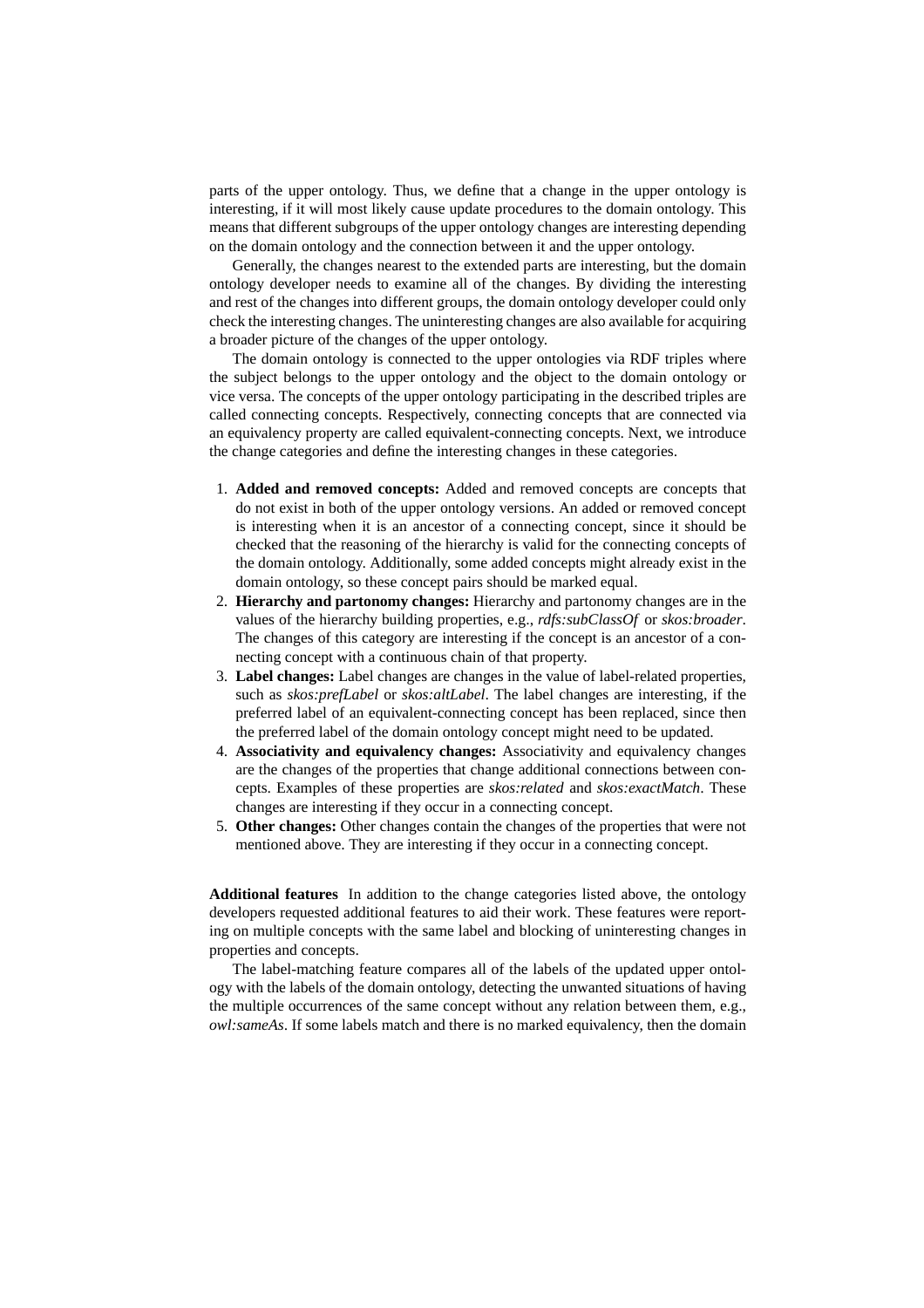ontology developer should see if the concepts should be marked equivalent. Additionally, the labels are lemmatized, since depending on the ontology, some labels might be in plural and the others in singular.

Blocking an uninteresting property means that the changes of that property are ignored, and blocking an uninteresting concept means that changes to the subconcepts of the concept are ignored. This prevents flooding the change listing with the modifications of irrelevant properties, whose change would not cause any need for updating the domain ontology. As an example, label changes in languages that are not used in the domain ontology are not relevant.



**Fig. 1.** Overview of the process of MUTU

**MUTU Process** The usage of MUTU is shown in Figure 1. The domain ontology developer inputs the current upper ontology, the old upper ontology, the domain ontology and a configuration file. MUTU detects the changes between the different versions of the upper ontology and detects the connecting concepts. Then MUTU separates the changes to interesting and the rest and prints this list to a report in HTML format. Finally, MUTU marks the modified concepts and outputs the HTML listing and marked upper ontology for the domain ontology developer.

The HTML listing contains the changes sorted by different modification types. By expanding one modification type, one can choose to expand either the interesting changes or the rest modifications and then see a list of the concepts with these changes and browse the changed property values. The marked upper ontology can be used in the ontology editor for keeping on track of which concepts are still unchecked. In the marked upper ontology, the changed concepts are marked as subclasses for structuring concepts representing different modification types. The changes are marked in the ontology so that the subconcepts of one modification type are the same as in the HTML listing.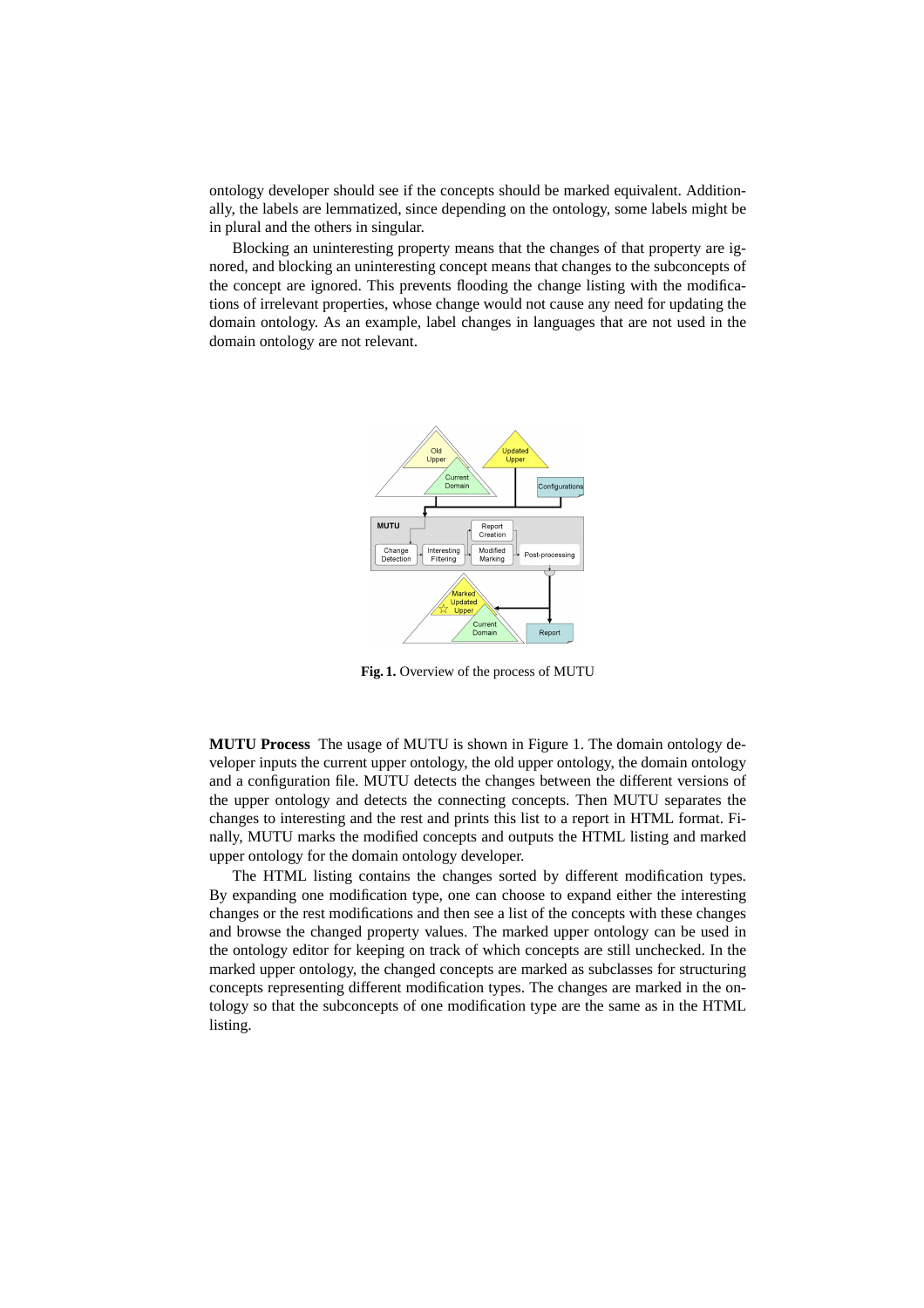#### **2.2 Case Study: YSO and LIITO**



**Fig. 2.** The aFdded, interesting concepts of the HTML change list. The bulletin-listed concepts are the nearest connecting concept children of the added concept.

In our case study, we used the Finnish General Upper Ontology YSO [1] as the upper ontology and the Business Economy Ontology  $LITO<sup>3</sup>$  as the domain ontology. Both ontologies are in active development and there is a new release of YSO quarterly. LIITO contains almost 3200 concepts, the old version of YSO contains 20700 concepts and the updated YSO contains 23600 concepts.

We have not yet conducted a formal evaluation of MUTU, but the first results of using MUTU with YSO and LIITO are promising. The outputs, the change list and marked updated upper ontology, were considered useful among the domain ontology developers. It was easy for the developers to see what changes had been made. A screenshot of the interesting added concepts are shown in figure 2.

When examining the change lists, some interesting findings were made: somewhat over 10% of the hierarchy changes occurred near to the connecting concepts. Most of these changes were of hierarchically close concepts. Another interesting finding was that since the upper ontology has not been updated before, over 500 concepts added to YSO that had labels similar to those in LIITO. This means that over 15% of the concepts of LIITO exist in the updated upper ontology without any marked connections to the concepts in the YSO. Nevertheless, this does not mean that all of these concepts

<sup>3</sup> http://onki.fi/en/browser/overview/liito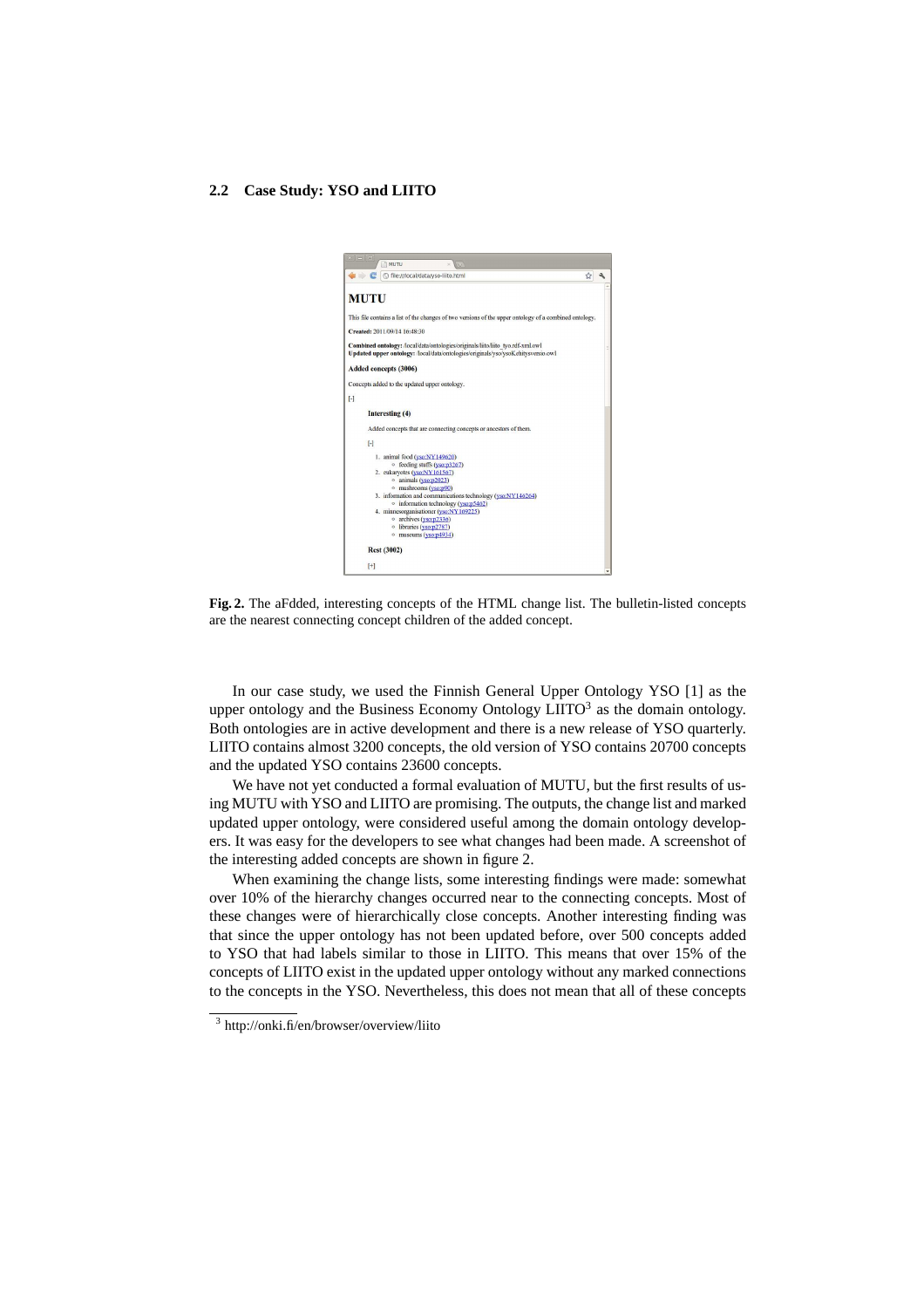are duplicates, since for example "The Museum of Modern Arts" could mean a building in the upper ontology and an organisation in the domain ontology.

LIITO is developed using the Protégé<sup>4</sup> ontology editor, and for aiding the development process, the source file of LIITO contains a copy of YSO. The YSO copy does not automatically update when the original YSO updates, thus the old YSO version is replaced with a copy of the updated YSO version in the post-processing phase of MUTU.

LIITO and YSO contain labels in Finnish, Swedish, and English, so the label changes are divided into subgroups according to the languages to ease browsing.

# **3 Discussion and Related Work**

**Contributions** This paper rises the issue of updating systems of separately-developed ontologies. To address this, we presented a tool for detecting the changes in an upper ontology and listing the relevant changes for the developer of the domain ontology. This supports the developer when reflecting the changes of the upper ontology into the domain ontology.

**Related Work** Changes and evolution of a single ontology is a widely researched area, see for example [4][7]. However, the situation where the changes in the upper ontology need to be reflected in the domain ontology has not been researched as extensively. Maedche & al. [2] discuss the evolution of distributed ontologies depending on other ontologies. They use change logging and when the domain ontology requests the modifications of the upper ontology, the changes of the upper ontology are merged to the change log of the domain ontology. Their main goal was to ensure the consistency of the ontologies, where as we are concerned of conveying the changes to the domain ontology developer.

**Future work** This paper described only the preliminary results of the idea and testing of MUTU, and its web interface is still under development. We intend to put the system to use with the domain ontologies of YSO. The web interface of the MUTU will be integrated into the ONKI ontology service<sup>5</sup> [8]. After the integration is complete, we will evaluate the application in collaboration with the actual domain ontology developers. The evaluation will be that the domain ontology developers use MUTU in their normal updating tasks and then analyze their use experiences with MUTU and give proposals for improvements.

In addition, we will enhance the change categories and interesting changes with the feedback and group single changes to more human-understandable composite changes similarly to the work of Stojanovic et al. [6]

<sup>4</sup> http://protege.stanford.edu/

 $<sup>5</sup>$  http://onki.fi/</sup>